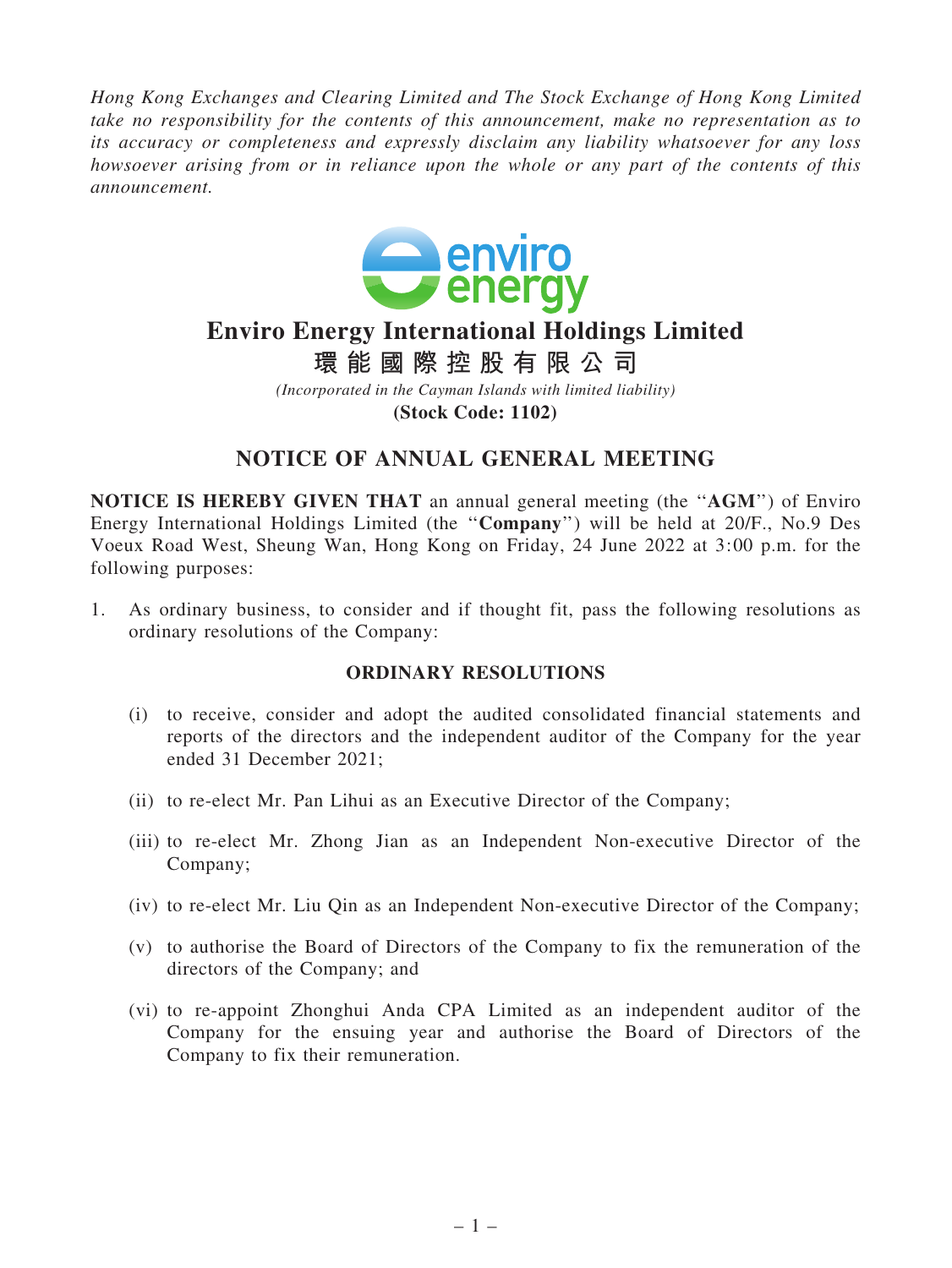2. As special business, to consider and, if thought fit, pass with or without amendments, the following resolutions as ordinary resolutions of the Company:

#### ORDINARY RESOLUTIONS

### $(i)$  "THAT:

- (a) subject to paragraph (c) below, pursuant to the Rules Governing the Listing of Securities (the "Listing Rules") on The Stock Exchange of Hong Kong Limited (the ''Stock Exchange''), the exercise by the directors of the Company (the ''Directors'') during the Relevant Period (as hereinafter defined) of all the powers of the Company to allot, issue and deal with additional shares in the share capital of the Company (the ''Shares'') and to make or grant offers, agreements and options (including bonds, warrants, debentures and other securities which carry rights to subscribe for or are convertible into Shares) which would or might require the exercise of such powers, subject to and in accordance with all applicable laws, be and is hereby generally and unconditionally approved;
- (b) the approval in paragraph (a) above shall authorise the Directors during the Relevant Period (as hereinafter defined) to make or grant offers, agreements or options (including bonds, warrants, debentures and other securities which carry rights to subscribe for or are convertible into Shares) which would or might require the exercise of such powers during or after the end of the Relevant Period;
- (c) the total number of Shares allotted and issued or agreed conditionally or unconditionally to be allotted (whether pursuant to an option or otherwise) and issued by the Directors pursuant to the approval in paragraph (a) above, otherwise than pursuant to:
	- (i) a Rights Issue (as defined in paragraph (d) below);
	- (ii) an exercise of rights of subscription or conversion under terms of any existing warrants, bonds, debentures, notes or other securities issued by the Company which carry rights to subscribe for or are convertible into Shares;
	- (iii) an exercise of the subscription rights under any option scheme or similar arrangement for the time being adopted for the grant or issue to officers and/or employees and/or consultants and/or advisers of the Company and/ or any of its subsidiaries or such other persons eligible to participate in any such scheme(s) or arrangement of Shares or rights to acquire Shares; or
	- (iv) any scrip dividend or similar arrangement providing for the allotment of Shares in lieu of the whole or part of a dividend on Shares in accordance with the articles of association of the Company (the "Articles of Association'') in force from time to time,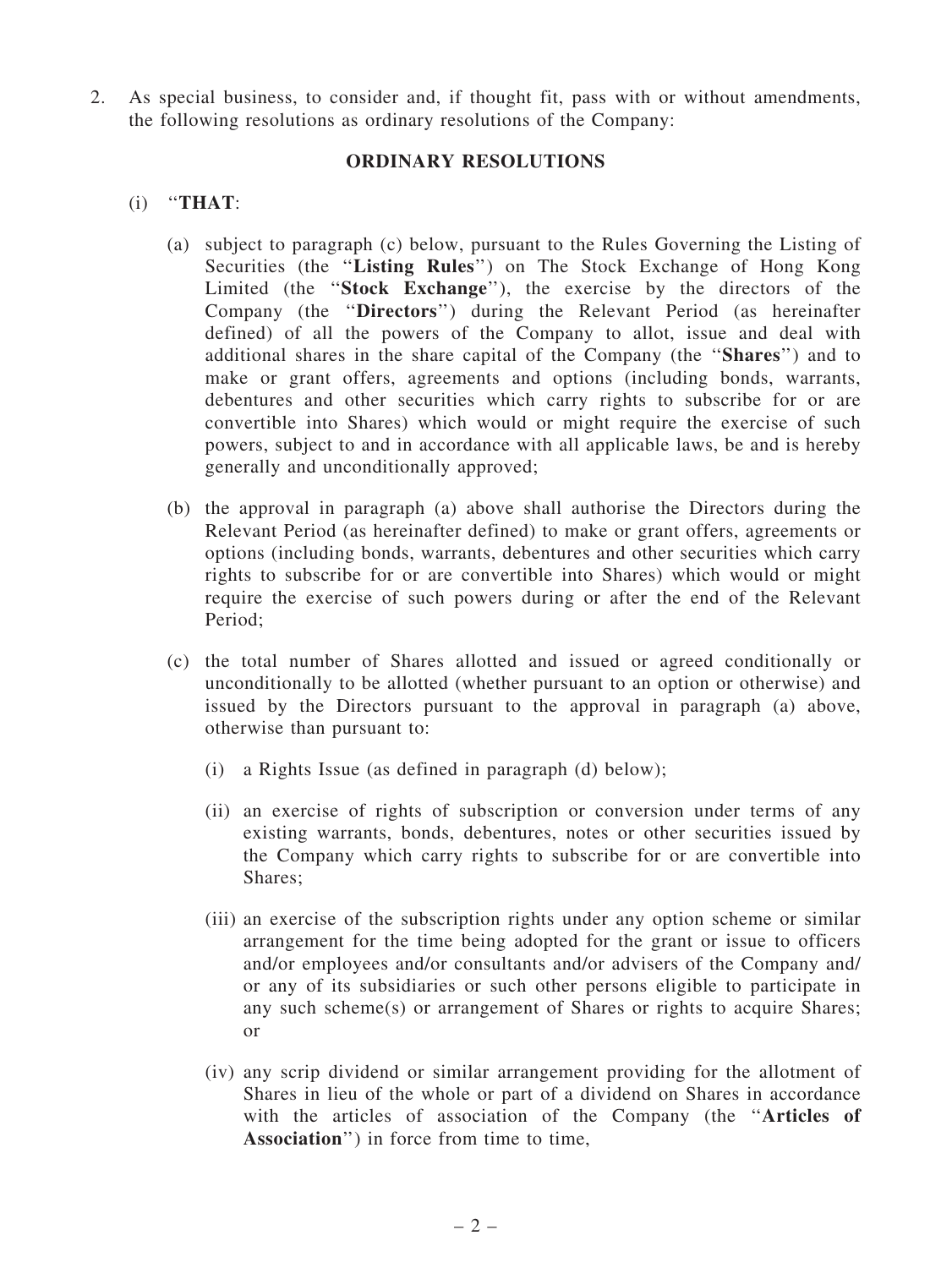shall not exceed 20% of the total number of issued Shares as at the date of passing of this resolution and the said approval pursuant to paragraph (a) of this resolution shall be limited accordingly; and

- (d) for the purpose of this resolution, ''Relevant Period'' means the period from the date of the passing of this resolution until whichever is the earliest of:
	- (i) the conclusion of the next annual general meeting of the Company;
	- (ii) the expiration of the period within which the next annual general meeting of the Company is required by the Articles of Association or any applicable law of the Cayman Islands to be held; or
	- (iii) the revocation or variation of the authority given to the Directors under this resolution by an ordinary resolution passed by the shareholders of the Company in general meetings.

''Rights Issue'' means an offer of Shares, or issue of warrants, options or other securities giving rights to subscribe for Shares open for a period fixed by the Directors to holders of Shares on the register of members on a fixed record date in proportion to their then holdings of such Shares (subject to such exclusions or other arrangements as the Directors may deem necessary or expedient in relation to fractional entitlements, or having regard to any restrictions or obligations under the laws of any relevant jurisdiction, or the requirements of any recognised regulatory body or any stock exchange in any territory applicable to the Company).''

(ii) ''THAT:

- (a) subject to paragraph (b) below, the exercise by the directors of the Company (the ''Directors'') during the Relevant Period (as hereinafter defined) of all the powers of the Company to buy back its shares subject to and in accordance with the applicable laws be and is hereby generally and unconditionally approved;
- (b) the total number of shares of the Company (the ''Shares'') which the Company is authorised to buy back pursuant to the approval in paragraph (a) above during the Relevant Period (as hereinafter defined) shall not exceed 10% of the total number of the issued Shares as at the date of the passing of this resolution and the authority pursuant to paragraph (a) above shall be limited accordingly; and
- (c) for the purpose of this resolution, ''Relevant Period'' means the period from the date of the passing of this resolution until whichever is the earliest of:
	- (i) the conclusion of the next annual general meeting of the Company;
	- (ii) the expiration of the period within which the next annual general meeting of the Company is required by the articles of association of the Company or any applicable law of the Cayman Islands to be held; or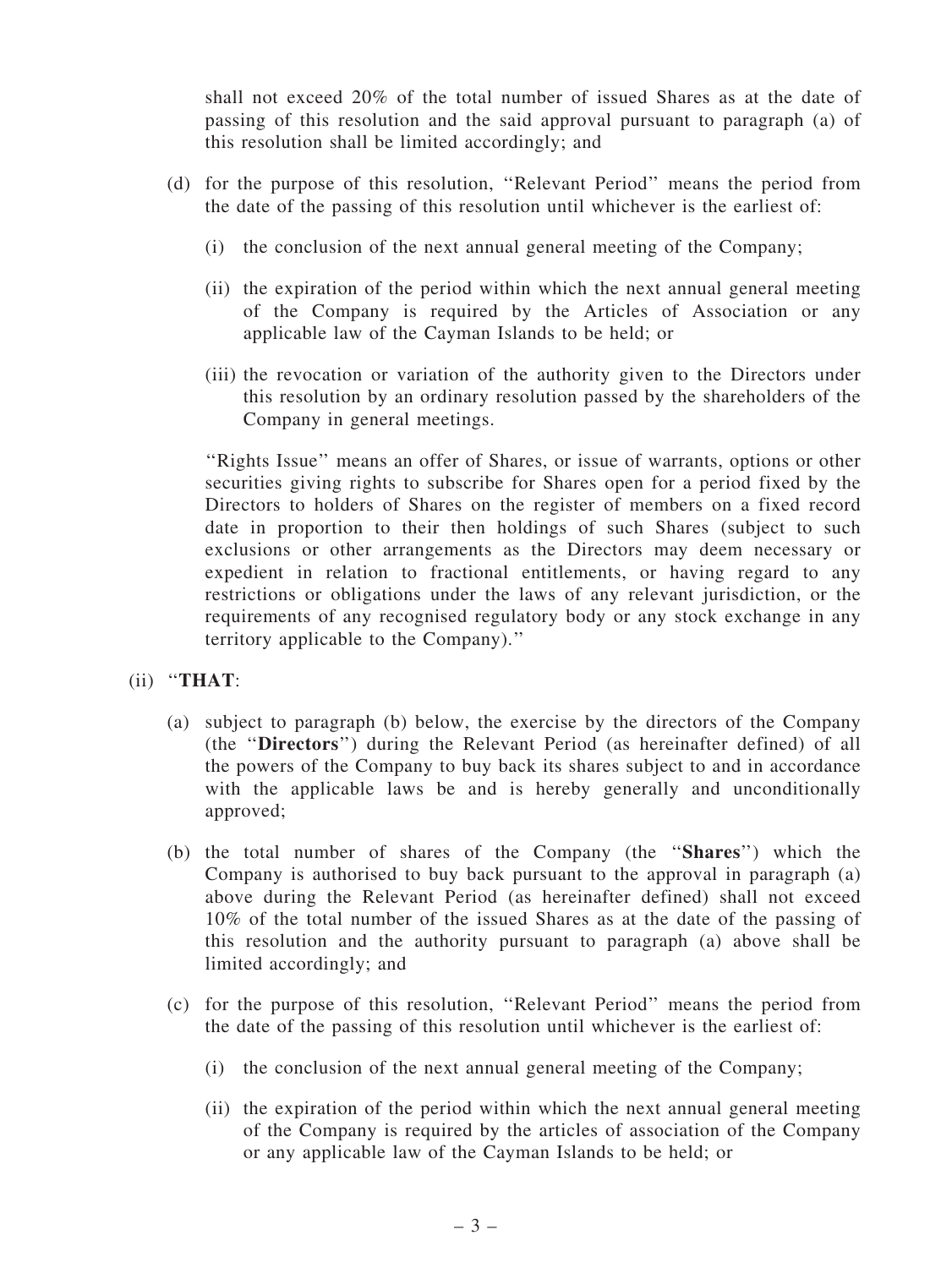(iii) the revocation or variation of the authority given to the Directors under this resolution by an ordinary resolution passed by the shareholders of the Company in general meetings.''

#### (iii) ''THAT:

conditional upon the passing of resolutions numbered  $2(i)$  and  $2(ii)$  as set out in the notice convening this meeting (the ''Notice''), the general mandate granted to the directors of the Company (the ''Directors'') to allot, issue and deal with additional shares of the Company (the ''Shares'') pursuant to the said resolution numbered 2(i) as set out in the Notice be and is hereby extended by the addition thereto of such number of Shares which are bought back by the Company under the authority granted to the Directors pursuant to the said resolution numbered 2(ii), provided that such number of Shares so bought back by the Company shall not exceed 10% of the total number of issued Shares on the date of this resolution.''

> By Order of the Board Enviro Energy International Holdings Limited Li Gang *Chairman and Executive Director*

Hong Kong, 29 April 2022

*Registered Office:* Cricket Square Hutchins Drive P.O. Box 2681 Grand Cayman KY1-1111 Cayman Islands

*Head Office and Principal Place of Business in Hong Kong:* 20/F, No.9 Des Voeux Road West, Sheung Wan, Hong Kong

*Independent Non-executive Directors:*

Mr. Liu Qin Mr. Zhong Jian Mr. Du Hongwei

*As at the date of this notice, the Directors are:*

Company. A proxy need not be a member of the Company.

*Executive Directors:* Mr. Li Gang *(Chairman)* Mr. Pan Lihui Mr. Jiang Senlin

- *Notes:* 1. Any member of the Company entitled to attend and vote at the AGM is entitled to appoint one or more than one proxy to attend and vote in his/her/its stead in accordance with the articles of association of the
- 2. Where there are joint registered holders of any share, any one of such persons may vote at the meeting, either personally or by proxy, in respect of such share as if he/she/it were solely entitled thereto; but if more than one of such joint holders shall be present at the meeting personally or by proxy, that one of the holders so present whose name stands first on the register of members in respect of such share shall alone be entitled to vote in respect thereof.
- 3. The form of proxy and the power of attorney or other authority, if any, under which it is signed or a notarially certified copy of such power of attorney or authority must be deposited at the Company's Hong Kong branch share registrar, Tricor Tengis Limited at Level 54, Hopewell Centre, 183 Queen's Road